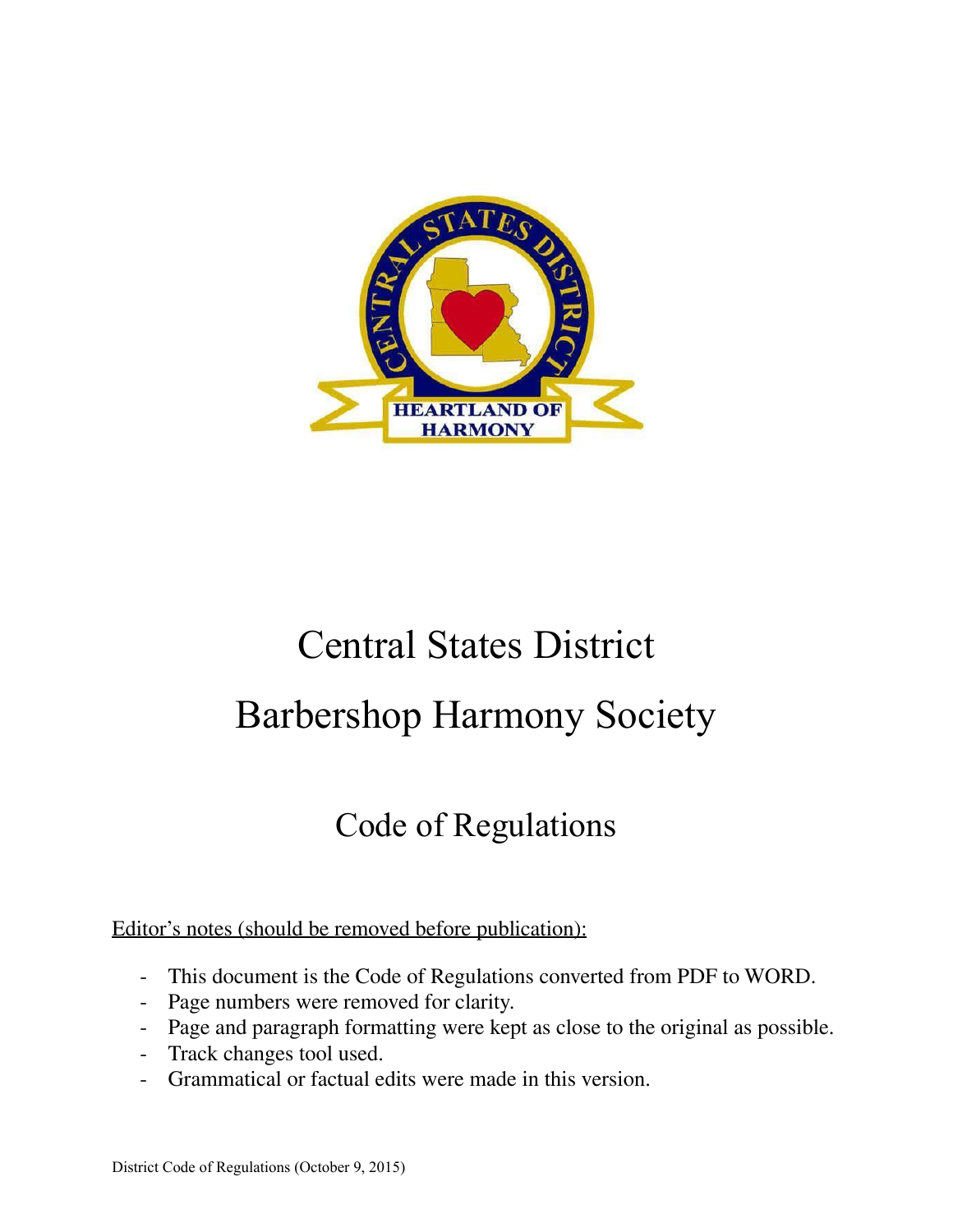- Paragraph format changed to justified; same as Bylaws format.
- Incorporates changes from the 20210810 review session.

## **Central States District Association of Chapters of the Barbershop Harmony Society aka The Society for the Preservation and Encouragement of Barber Shop Quartet Singing in America, Inc.**

#### **CODE OF REGULATIONS**

#### **CONTENTS**

- 1. Dues
- 2. Duties of Officers
- 3. Terms of Office
- 4. District House of Delegates
- 5. Standing Committees
- 6. Finances
- 7. Conventions
- 8. Contests
- 9. Communications
- 10. Chapter Show Date Clearance, BMI/SESAC, and ASCAP Licenses
- 11. Awards
- 12. District Endowment Fund
- 13. Chapters in Good Standing
- 14. Name Badges and Lapel Pins for District Officials
- 15. District Board of Directors and Committee Meetings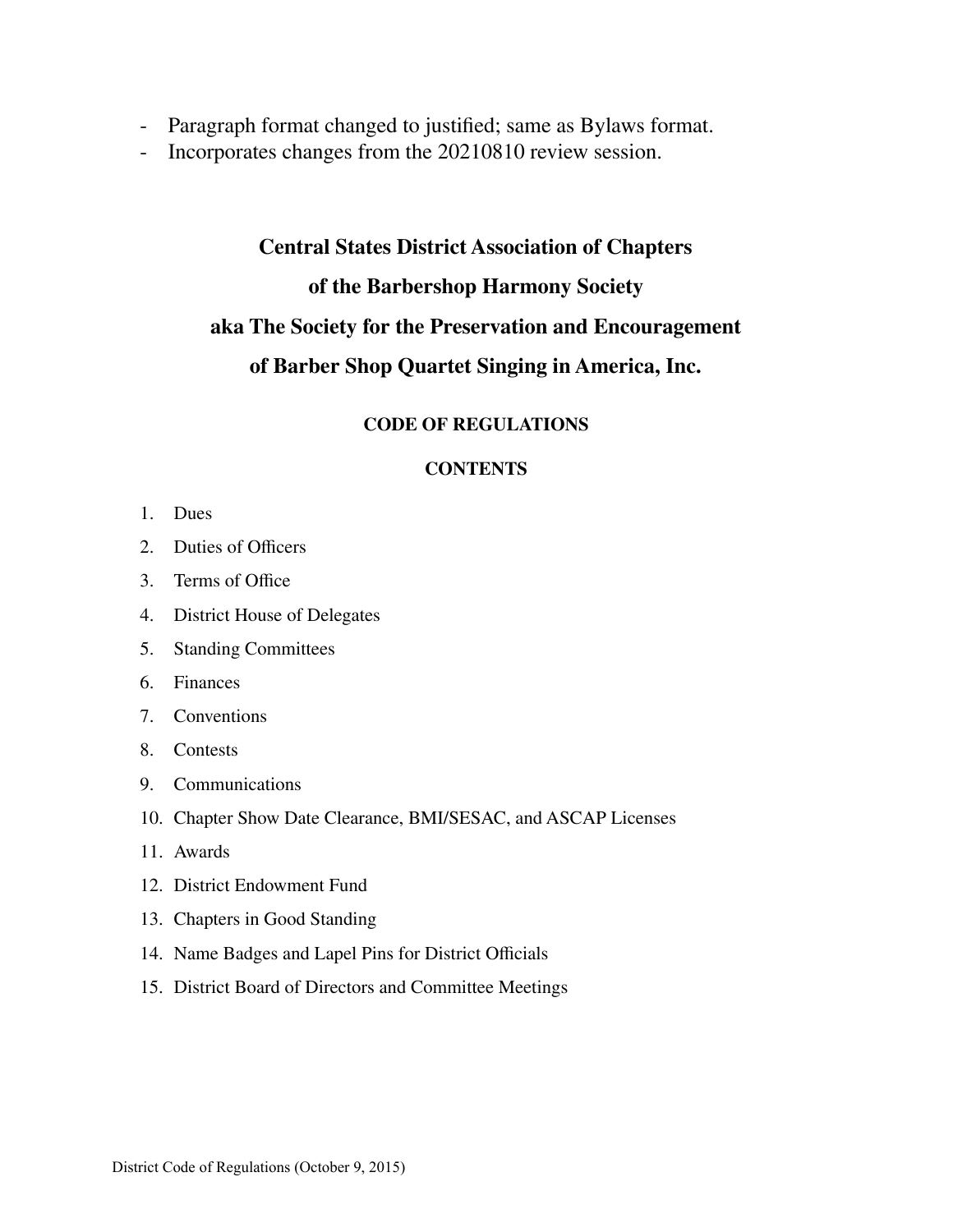#### **CODE OF REGULATIONS**

#### 1. DUES

1.1. District dues are established by the District Board and paid upon entering the Society and upon membership renewal. Members transferring into the District will have their dues prorated for the entire year. (Amended 10/12/12)

1.2. District dues for members who qualify for reduction of Society dues are established at half regular dues for seniors and youth as defined by the Society.. (Amended 10/12/12)

1.3. District dues for members entering their  $51<sup>st</sup>$  year of membership and thereafter are waived.

1.4. Chapters may adopt Society and district policies regarding chapter dues for members who qualify for reduced Society dues and for members who are entering their 51<sup>st</sup> year of membership. Chapter secretaries shall notify Society Membership Services of changes to chapter dues. (Amended 10/08/04)

#### 2. DUTIES OF OFFICERS

2.1. The District Operations Manual describes the duties of all officers. The president may assign additional duties.

2.2. The Board of Directors shall establish a Program Administration Team (PAT) chaired by the executive vice president. An appointee with the title "Director" will lead each Program area, e.g., Director of Events. The District Operations Manual describes the duties of the PAT. (Amended 10/08/10)

#### 3. TERMS OF OFFICE

3.1. Elected board members shall serve for terms of two years with half of the board members elected on odd numbered years and half elected on even numbered years with president and executive vice president elected in the same years. The secretary and treasurer shall be elected in the years that alternate with the president and executive vice president. (Amended 04/04/02)

#### 3.2 State Vice Presidents

3.2.1 State Vice Presidents shall be elected for a two-year term on a rotating basis, with the state vice presidents for Missouri-Arkansas, Nebraska, and South Dakota being elected to begin their terms in the odd numbered years, and the state vice presidents for Iowa and Kansas being elected to begin their terms in the even numbered years. The chapter(s) in Arkansas will be considered part of the Missouri-Arkansas area and will participate in the election accordingly. The state vice presidents will be elected by the chapter's HOD delegate in each of the respective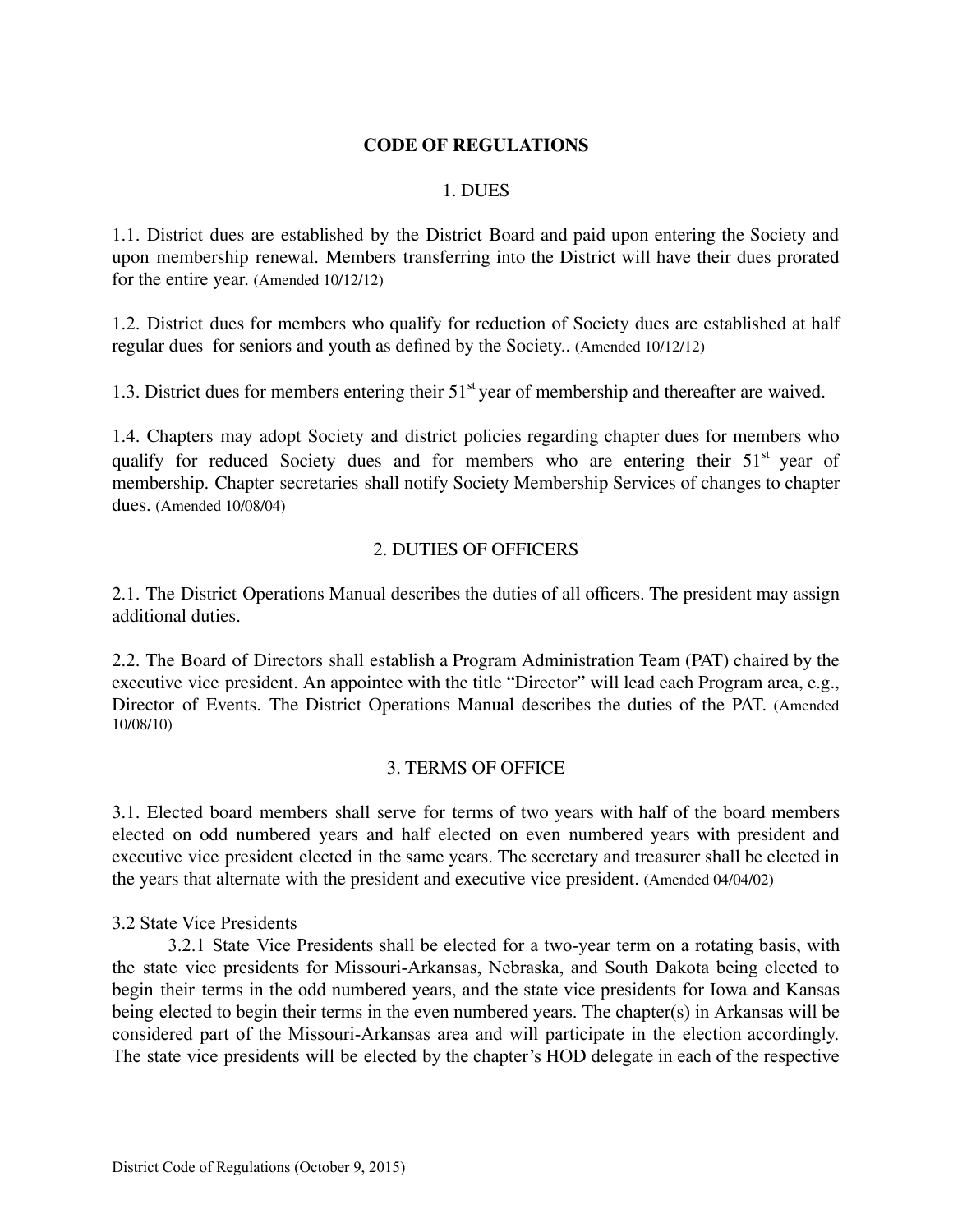state areas by no later than 14 days prior to the fall HOD meeting, in accordance with the rotating terms outlined above.

3.2.2 The District Nominating Committee, 90 days prior to the respective elections, will request recommendations from the chapters in each of the state areas for candidates for the state vice president positions for their respective state area. From those recommendations, the District Nominating Committee will endeavor to present a slate of at least two nominees – but at least one nominee -- for each state vice president position to be elected by the respective chapters' HOD delegates as provided above.

3.2.2.1 In each state area, 60% of the respective delegates must cast votes for the election of the state vice president for the state area to be considered valid and binding.

3.2.2.2 If less than 60% of the chapters in a state area submit votes, the vote will be declared invalid. If the vote is declared invalid, or if the election(s) ends in a tie vote, a winner shall be selected by a vote of the District Board of Directors at the fall meeting.

3.2.3 If a vacancy occurs during the term of a state vice president, the position will be filled by District President appointment and ratified by the District Board.

3.2.4 State vice presidents shall serve for no more than two consecutive terms. A state vice president appointed to fill an unexpired term for less than one year shall be eligible for the two succeeding terms.

#### 4. DISTRICT HOUSE OF DELEGATES

4.1 Actions taken by the Board of Directors and Program Administrators are subject to ratification by the District House of Delegates at its meetings. This process will take place during the reports of officers and committees. (Amended 10/08/04)

4.2. Each chapter president shall serve as chapter delegate to the District House of Delegates.

4.3. If the chapter president is not able to attend the House of Delegates meeting, the chapter president shall designate an alternate delegate by letter or email to the credential's chairman. The alternate delegate may present the chapter president's written designation in person.

#### 5. STANDING COMMITTEES

5.1. Nominating Committee. At the beginning of each calendar year, the president shall appoint a nominating committee of at least three members, chaired by the immediate past president, who shall prepare a slate of officers to be approved and presented to the House of Delegates at the fall meeting.

5.2. Awards Committees.

5.2.1. Barbershopper of the Year (BOTY) Committee. The president shall appoint not more than three of the recent living recipients of the BOTY award to the committee and two current district Board members. The committee will select a chair from among the appointees. The district president serves as a non-voting member of the committee. The purpose of the BOTY is to give recognition to those individuals who have made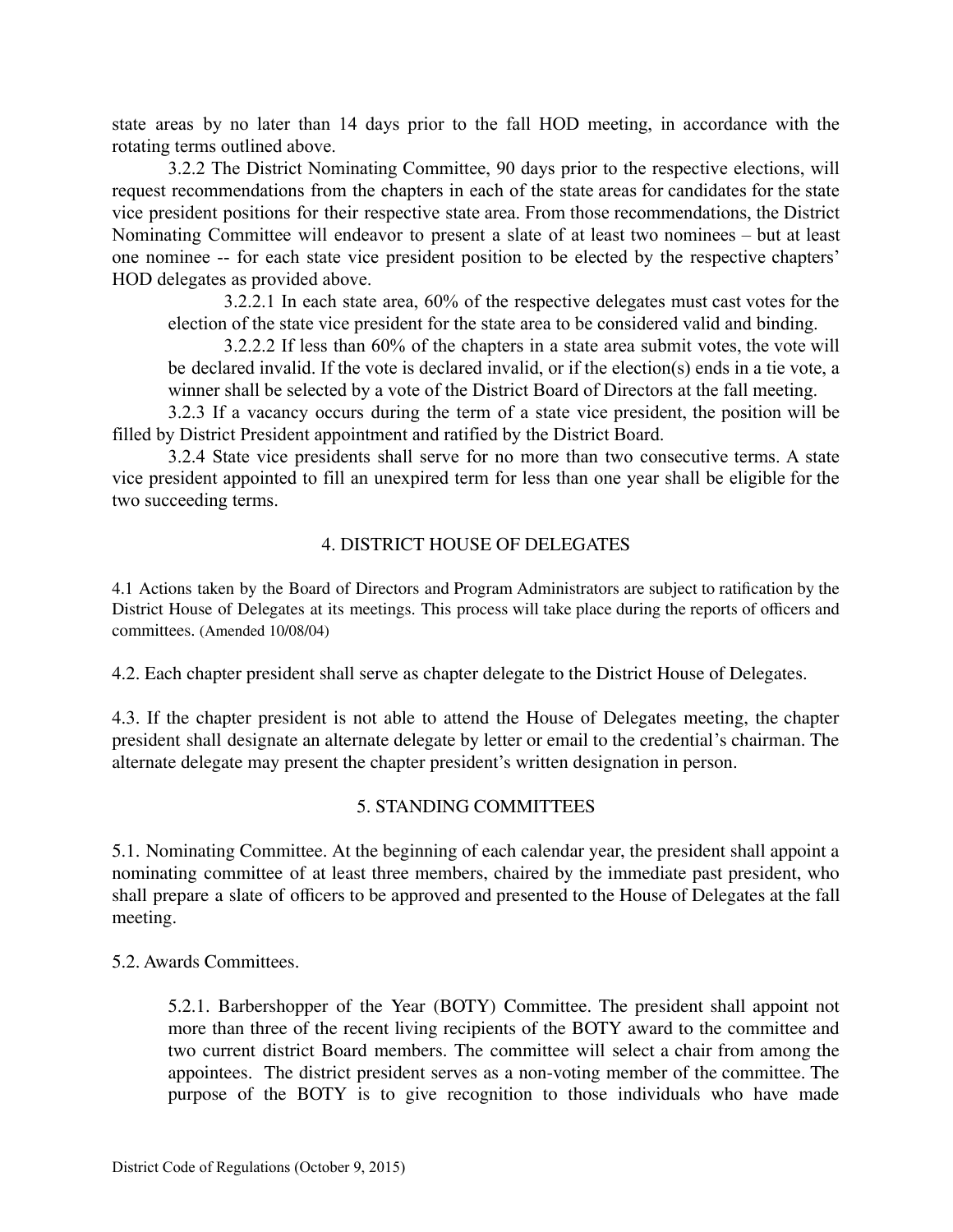exceptional, longstanding, unselfish, dedicated, and devoted contributions to the district. (See Awards of Merit, Section 11.2) (Amended 10/10/2014)

5.2.2. Hall of Fame (HOF) Committee. The President shall appoint not more than five of the recent living inductees into the Hall of Fame to the committee, to be chaired by one of the appointees selected by the committee. The purpose of the Hall of Fame is to give recognition to those individuals who have made exceptional, longstanding, unselfish, dedicated, and devoted contributions to the district. (Amended 4/25/14)

5.3. Financial Advisory Committee. The president shall appoint a Financial Advisory Committee of not more than five members to be chaired by the treasurer. The Financial Advisory Committee shall study such financial policy issues as referred to it by the Board of Directors. The Committee may also initiate such financial policy studies as it chooses. Results of these studies shall be presented to the Board of Directors as requested.

5.4. Association of Central States Champions (ACSC). The ACSC, consisting of all Central States District Quartet Champions, shall function as a committee of the Board of Directors. The district treasurer shall administer all financial assets of the ACSC. Officers of the Association will be elected as provided by the bylaws of the Association.

5.4.1. The Association shall present a Past Champions Show during the fall convention. Proceeds from the show, less expenses, shall be designated for the Chorus and Quartet (C&Q) Travel Fund.

5.4.2. Chorus and Quartet Travel Fund. The district shall draw from the C&Q Travel Fund to pay the district chorus and quartet travel subsidies to International contests. If sufficient funds are not available in the C&Q Travel Fund, the district shall make payment from the General Fund to meet the funding obligation as stated in paragraph 5.4.3 below. (Amended 10/12/01)

5.4.3. Disbursements from C&Q Travel Fund. The Board of Directors shall annually establish a budget for support of competing choruses and quartets attending International, not to exceed \$*3000* per chorus and \$*1000* per quartet, to be approved by the House of Delegates. (Amended 10/12/12)

5.5. Ethics Committee. The president shall appoint a standing committee of not less than three members, chaired by the immediate past president to investigate all reports of any suspected or alleged violations of the Society's Code of Ethics and to report the results of their investigation to the president for proper disposition and action. (Amended 4/20/01)

#### 6. FINANCES

6.1. Budget Cycle. The Board of Directors shall constitute the Budget Committee and will prepare a budget for each fiscal year to be presented to the House of Delegates for approval at the fall meeting prior to the fiscal year. The president shall designate a member of each Program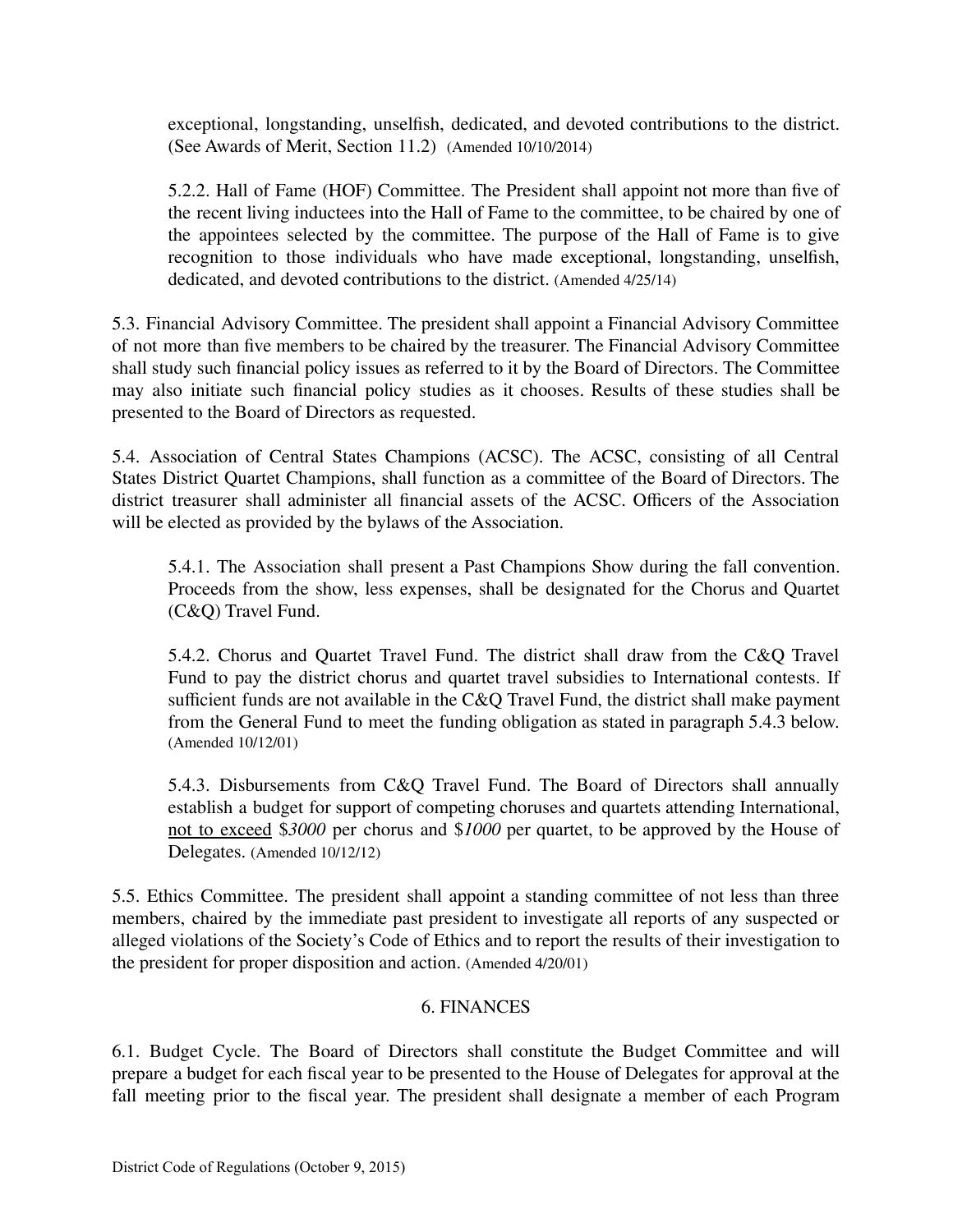Administration Team to be responsible for budgeting and administering the funds allocated to that member's respective program. (Amended 10/08/04)

6.2. The treasurer shall prepare a financial statement to be presented to the Board of Directors and at each meeting of the House of Delegates. The treasurer shall make a budget analysis and report at the end of each fiscal year stating the net worth and profit and loss for the year.

6.3. The financial records for each fiscal year shall be formally reviewed not more than 90 days following the closing of the books for the fiscal year. The report of financial review shall be presented to the Board of Directors and to the House of Delegates at the spring meeting. Special audits or financial reviews may be requested as deemed necessary by the Board of Directors or the House of Delegates. No board member or program administrator may be assigned to the audit or financial review committee.

6.4. Reimbursement of expenses incurred by District officials in their conduct of official business:

6.4.1. Lodging Expenses. Expenses for lodging incurred in connection with official travel shall be reimbursed in full provided that travel one way exceeds 100 miles, and the beginning time of appointments is earlier than 9 am or concludes later than 9 pm.

6.4.2. When travel is in conjunction with meetings and conventions and when otherwise possible, travelers shall share rooms. Reimbursement for lodging will be at 50% of the room rate unless otherwise justified. (Amended 10/12/01)

6.4.3. Miscellaneous Expenses. Costs of materials and services required for official business shall be reimbursed.

6.4.4. Travel Expenses. Travel expenses will be reimbursed at a rate per mile set by the Board of Directors using actual or map mileage or the actual cost of coach airfare when travel by air is approved. (Amended 10/10/07)

6.4.5. Vouchers and receipts. All requests for reimbursement of expenses must be submitted on vouchers with receipts substantiating lodging, travel, telephone, postage, and miscellaneous expenses. Electronic transmission of vouchers and receipts may be used to substantiate lodging, travel, telephone, postage, and miscellaneous expenses. (Amended 10/12/12)

6.4.6. Expenses for Society Representative (SR) to district conventions. The District will provide transportation to/from the airport, lodging, convention registration(s), and customarily some meals as well. Unless specifically agreed to in advance, the SR expects that the District will make arrangements for lodging.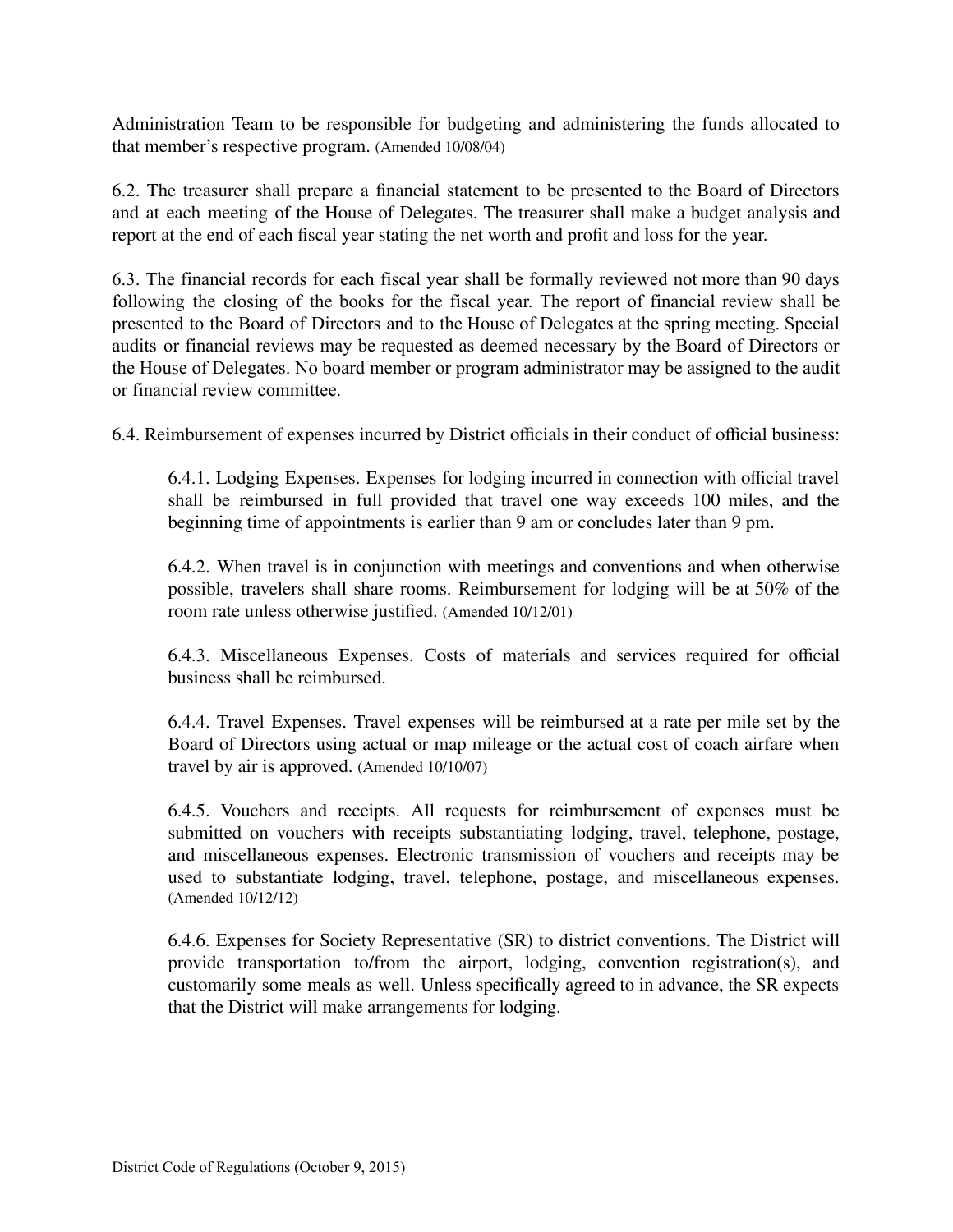6.4.6.1 If there are VIP dinners with judges and/or district officials, it is customary to invite the SR. Likewise, if there are district sponsored afterglows or receptions, the SR and their guest/significant other are normally invited to these as well.

6.4.6.2 Although most SR's are experienced travelers, coordinating the details of local transportation pertinent to the district convention/meeting schedule in advance, is important. If the District is facilitating shuttles to/from the local airport for judges, it is greatly appreciated when the SR can be a part of that system. If the District does not provide transportation to/from the airport or convention/meeting locations, the Society will cover those expenses.

6.4.7. Travel by Contest Judges and Leadership Academy Faculties traveling by private auto to district conventions and Leadership Academies will be reimbursed at the Society designated mileage rate. (Amended 10/12/12)

6.4.8. Officers and Program Directors may not obligate funds above the budgeted amounts without specific authorization by the Board of Directors. (Amended 10/08/04) (Amended 10/12/12)

6.4.9. The District may match up to \$100 of expenses that a chapter reimburses its attendees participating at Director's College. (Amended 4/15/05) (Amended 10/12/12)

6.4.10. Tuition for the District president or a designated representative to attend Harmony University is an authorized District expense. (Moved from 13. Tuition for the District President)

6.4.11. Forum, mid-winter, International travel by the president and executive vice president will be reimbursed using the same policy as District convention attendance.

#### 7. CONVENTIONS

7.1. The District shall hold at least two conventions a year; one in spring and one in fall.

7.2. Management. The administrative management of all conventions will be the responsibility of the Director of Events. This officer has responsibility for receiving, reviewing and - if warranted accepting bids from host chapters and proposing registration fees. The Director of Events also has fiduciary responsibility for safekeeping and accounting of convention income and expenses. (Amended 10/08/04, 10/09/15)

7.2.1. The Director of Events shall exercise authority over all convention affairs and shall assemble a District Convention Team, assisted by the Host Chapter Team, which will carry out the functions of operating the conventions using the policy guidelines established in the District Operations and District Convention manuals. (Amended 10/08/04, 10/12/12, 10/09/15)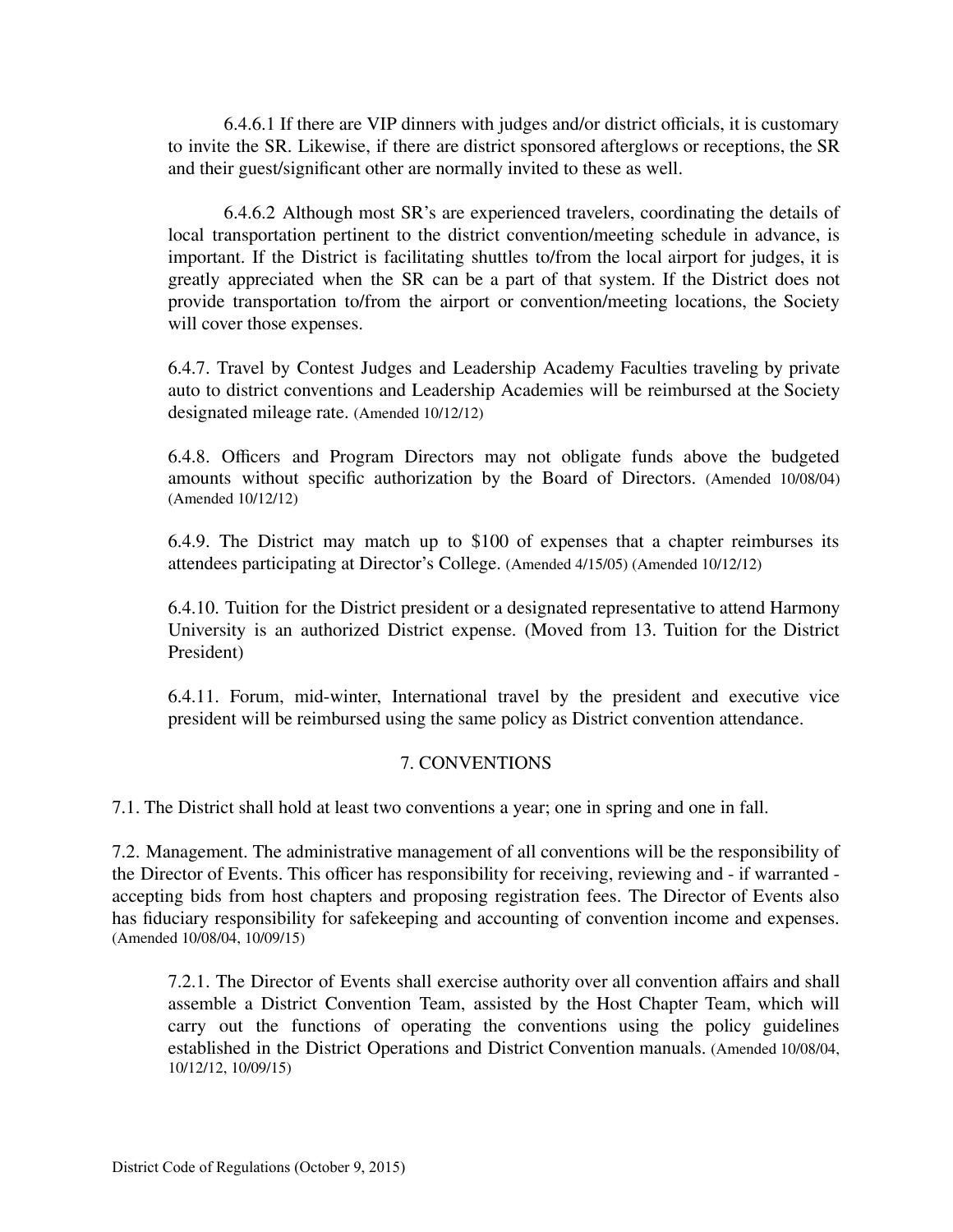7.2.2. Host Chapter. Prospective Host Chapters shall submit detailed bids to host specified conventions. (Amended 10/08/04, 10/09/15)

7.2.3. The Director of Events will propose registration fees based on projected income and expenses projected for each convention. The Board of Directors may override fee levels if necessary to preserve financial stability. (Amended 10/08/04, 10/09/15)

7.2.4. Proceeds from conventions are shared between the Host Chapter and the District based on a 40%-60% (host-district) split for spring conventions and 30%-70% split for fall conventions. The Host Chapter is guaranteed a minimum of \$1,500 income from the convention's proceeds.

7.2.5. All actions by the Convention Team are subject to approval by the Board of **Directors** 

7.2.6. Recordings of competitors' performances.

7.2.7.1. The Director of Events shall arrange for professional quality recordings of each performance by competitors. The recording fee shall be paid from the General Fund. (Amended 10/09/15)

7.2.7.2 The Director of Contest and Judging shall preserve and maintain the master recordings of each contest for archival purposes. (Amended 10/08/04) (Amended 10/12/12)

7.2.7.3 Competitors may purchase copies of the recordings from the District for a fee established by the Board. (Amended 10/08/04)

#### 8. CONTESTS

8.1. The District will host contests at the conventions.

8.1.1. Spring Convention, which shall include:

8.1.1.1. Society Preliminary Quartet Contest

8.1.1.2. District Plateaus I and II Chorus Contests *(Amended 4/25/14)*

8.1.1.3. District Senior Quartet Contest. (*Past District quartet champions are eligible to compete in the District Senior Quartet Contest providing that they shall meet the requirements to compete as a senior quartet.)*

8.1.1.4. Youth Quartet Contest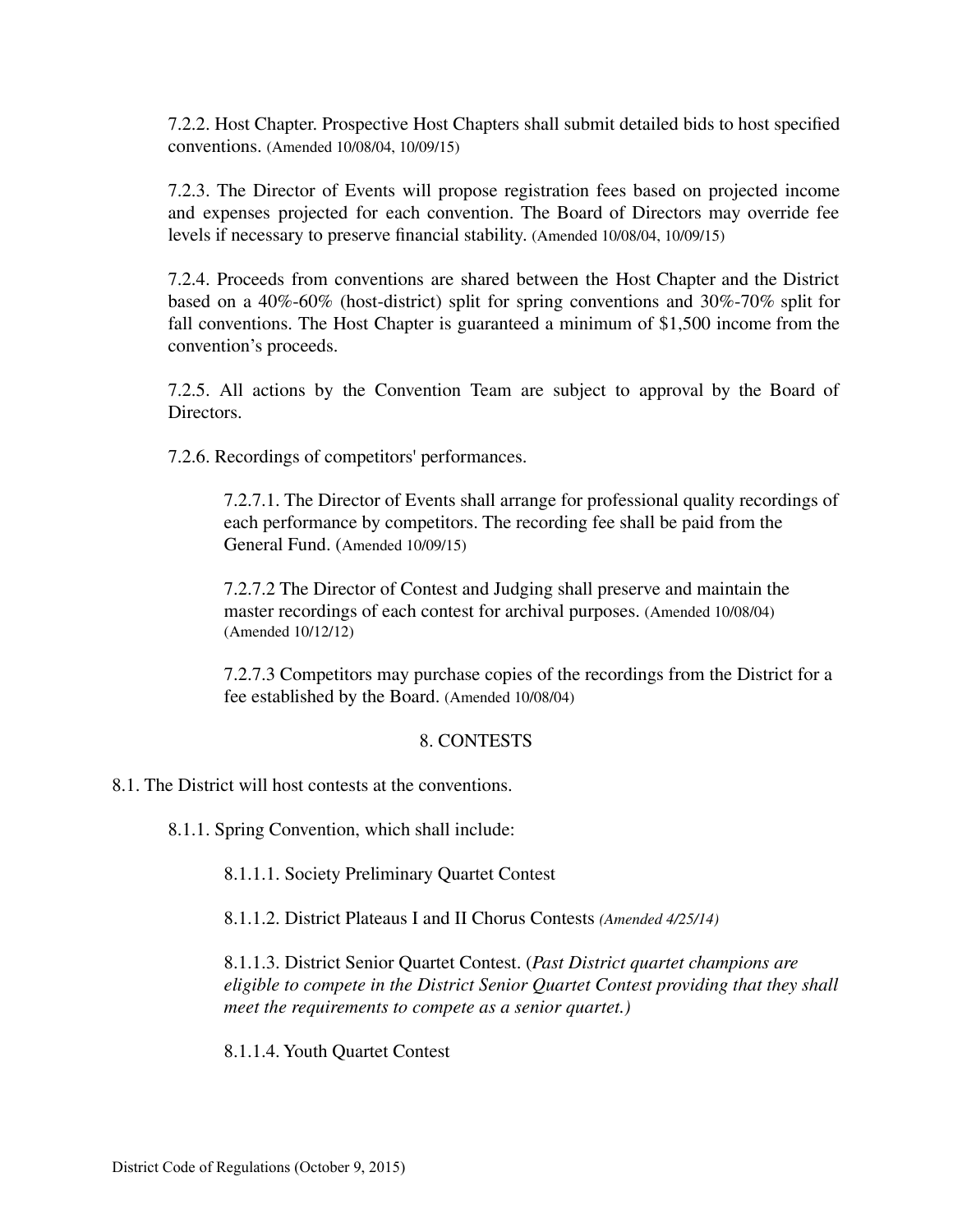8.2. Fall Convention, which shall include:

8.2.1. Society Preliminary Chorus Contest

8.2.2. Society Preliminary Senior Quartet Contest

8.2.3. District Quartet Contest *(A novice and super-novice quartet will also be recognized)*

8.2.4. District Plateau III Chorus Contest

8.2.5. District Plateau IV Chorus Contest

#### 9. COMMUNICATIONS

9.1. Serenade. The Serenade is the District Bulletin, which will be published and distributed to each member in the District bimonthly within budgetary limitations. It shall be considered an official publication of the District and shall reflect the policies of the District.

9.2. Website. The District shall maintain a site on the World Wide Web that can be accessed by any member of the District except where certain restrictions are prescribed by the Board of Directors. The Director of Marketing and Public Relations shall be the approving authority for materials to be included on the site. The president shall designate a person to be Webmaster who will maintain the site. The District website will be an official instrument for informing members and chapter officials on policies and procedures. (Amended 10/08/04) (Amended 10/12/12)

9.3. Electronic Mail. Electronic mail shall be considered a primary means for dissemination of time sensitive information. Each chapter president shall designate a responsible chapter member to be the primary contact to receive electronic mail transmissions from the Society and the District. The president shall appoint an electronic mail manager who will maintain district mail groups as prescribed by the board of directors. (Amended 10/08/04)

9.4. Each chapter president shall report the name and electronic mail address of the chapter contact person, who may be the chapter secretary, to the electronic mail manager who shall maintain a database of all chapter contacts for dissemination of time sensitive information. It is the responsibility of the chapter contact to inform the electronic mail manager of any change of electronic mail address. (Amended 10/08/04) (Amended 10/12/12)

9.5. A District Directory will be posted on the district *website*. Chapters should designate a member who will be responsible to provide a copy of the directory to any member of the chapter who does not have access to the Website. The Webmaster as assisted by the Directory Editor will maintain the Directory. It will be updated periodically to retain accuracy. The Directory Editor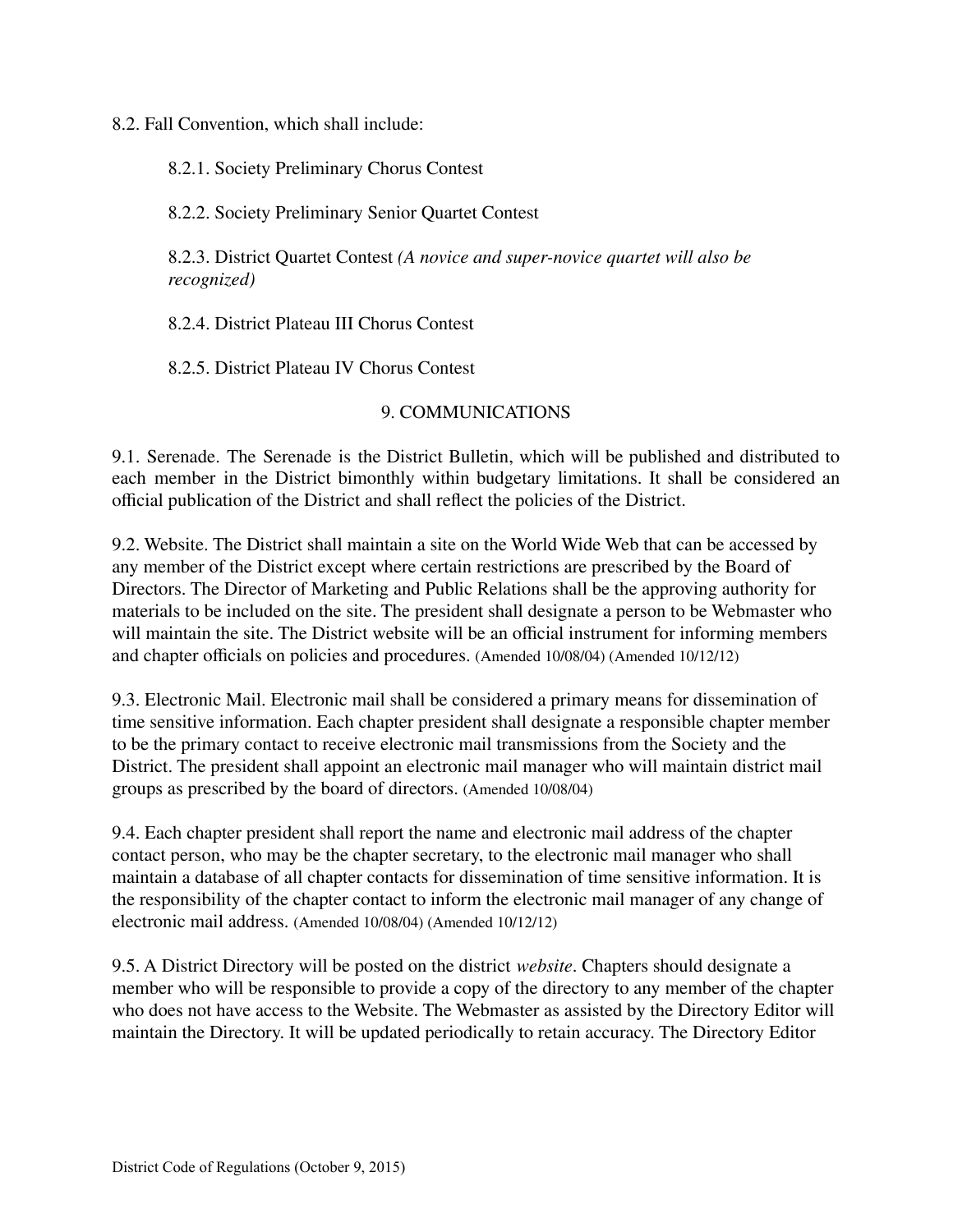shall print sufficient copies of the Directory for archival purposes to reflect the annual history of the district accurately and comprehensively. (Amended 10/08/04)

#### 10. CHAPTER SHOW DATE CLEARANCE, BMI/SESAC, AND ASCAP LICENSES

10.1. The secretary is responsible for clearing chapter show dates and issuing the BMI/SESAC License. No Chapter show date that conflicts with a scheduled District or Society event or activity can be cleared.

10.2. Chapters in the same geographic area are encouraged to maintain good communication with adjacent chapters to assure that no two chapter shows are scheduled on the same date where both chapters will be competing for the same audience. When the secretary receives conflicting show date clearance applications, the secretary will withhold clearance until all efforts to resolve the conflict have been exhausted.

10.3. It is the responsibility of the chapter secretary to complete a Form 3016 (Application for Show Clearance and BMI/SESAC license) and to submit all five copies to the district secretary along with the appropriate license fees as determined from the license fee schedule. The application is to be submitted as soon as the desired show date has been selected.

10.4. Upon satisfactory clearance of the show date, the district secretary shall execute the BMI/SESAC license and return the license to the requesting chapter secretary. The remaining copies of the form, except for the District copy, will be forwarded to the Society along with the proper fee payment.

10.5. When a chapter show date has been cleared and license issued, the district secretary will notify the Editor of the Serenade, the Facebook coordinator, and the webmaster to include the show date in their listing in the Serenade, on Facebook, and on the website, along with the location of the show. The secretary will also notify the Standing Ovation Program (SOP) Coordinator so that the SOP Coordinator may arrange for a review of the show or other performance. No show dates will be listed without proper clearance and BMI/SESAC license issued. (Amended 10/12/12)

10.6. After a chapter show has been presented, the chapter secretary will submit an application for ASCAP license as directed by the Society using the appropriate page on the Society Website, www.spebsqsa.org. (Amended 10/08/04)

#### 11. AWARDS

11.1. Performance Awards will be made according to scoring achieved during competition at the spring and fall contests.

11.1.1. Spring Contest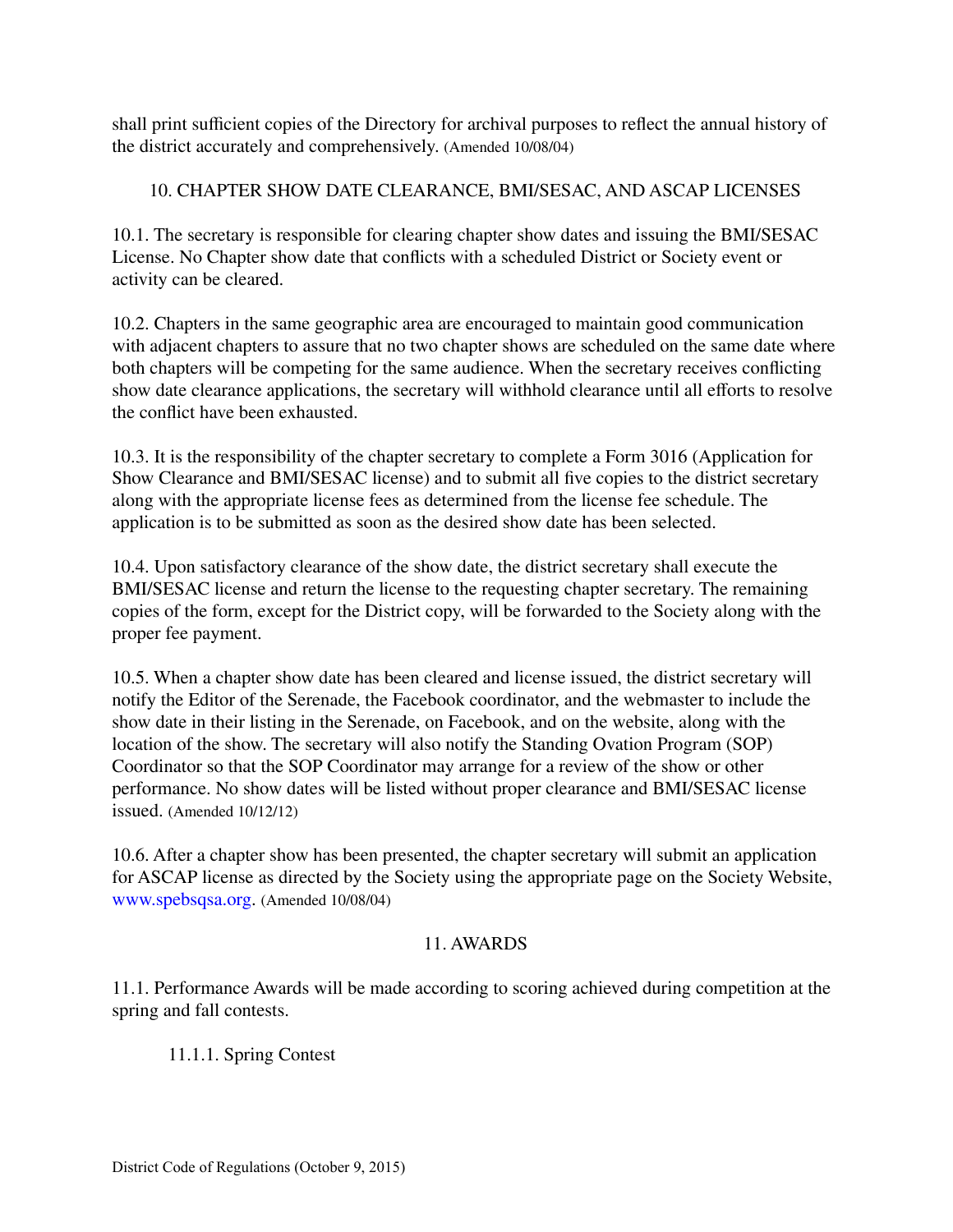11.1.1.1. Plateau I Chorus Champion. Engraved plaque and lapel pin for each winning chorus member.

11.1.1.2. Plateau II Chorus Champion. Traveling trophy, engraved plaque and lapel pin for each winning chorus member.

11.1.1.3. Most Improved Chorus in Plateau II. Framed certificate

11.1.1.4. Quartets. Plaques for each quartet member of the top three scoring quartets and Novice quartet.

11.1.1.5. District Senior Quartet Champion. Traveling trophy and engraved plaque for each member of the quartet.

11.1.2. Fall Contest

11.1.2.1. District Quartet Champion. Traveling trophy, District Quartet Champion lapel pin, and engraved plaque for each quartet member.

11.1.2.2. District Novice Quartet. Traveling trophy.

11.1.2.3. Plateau III Chorus Champion. Traveling trophy, engraved plaque and Chorus Champion lapel pin for each chorus member.

11.1.2.4. Plateau IV Chorus Champion. Traveling trophy, engraved plaque and lapel pin for each chorus member.

11.1.2.5. Most improved Chorus in Plateau III and Plateau IV. Framed certificates.

11.1.2.6. International Qualifying Senior Quartet. Engraved Plaque for each quartet member.

#### 11.2. Awards of Merit

11.2.1 The BOTY award shall be presented at the spring convention, time to be determined by the Convention Chairman and should be a point of pride for the district. (Amended 10/10/2014)

11.2.1.1 Consideration for the BOTY shall be limited to persons, whose contributions to the District may have been musical and/or administrative at the Chapter, District and Society level. (Amended 10/10/2014)

11.2.1.2 Qualification criteria may be in, but not limited to, quartet singing, chorus directing, coaching, contest judging, composing, arranging, publishing, teaching, administration, philanthropy, etc., and preferably in some combination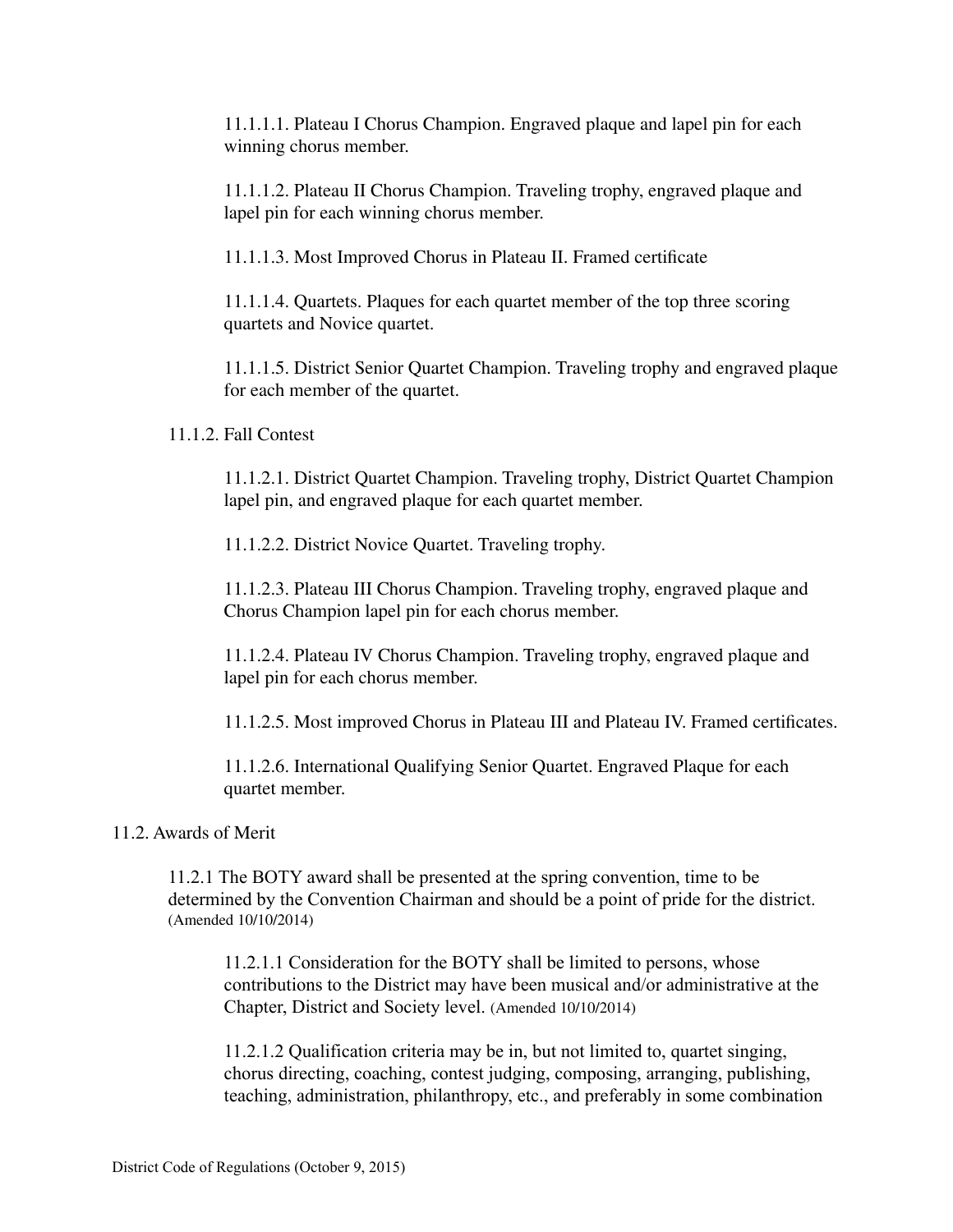of these. This shall be marked by dedicated and devoted service. (Amended 10/10/2014)

11.1.2.3 The effect of this service shall have been of benefit to the CSD, Society and the craft in general. (Amended 10/10/2014)

11.2.2. The Hall of Fame induction shall be presented at the fall convention, at a time to be determined by convention chair, and should be a point of pride for the district. (Amended 4/25/14)

11.2.2.1 Induction into the Hall of Fame shall be limited to persons, living or dead, whose contributions to the District have spanned not less than ten (10) years. These contributions may have been musical and/or administrative at the Chapter, District and Society level. Recognition need not be limited to current Society members, but the recognized service shall have been performed while the individual was a member of the Society and the District. (Amended 4/25/14)

11.2.2.2 Qualification criteria may be in, but not limited to, quartet singing, chorus directing, coaching, contest judging, composing, arranging, publishing, teaching, administration, philanthropy, etc., and preferably in some combination of these. This shall be marked by dedicated and devoted service. (Amended 4/25/14)

11.2.2.3 The effect of this service shall have been of benefit to the Society and the craft in general. (Amended 4/25/14)

#### 12. DISTRICT ENDOWMENT FUND

12.1. A fund is established so that proceeds from the fund may be used to provide an additional source of non-dues income. District members, quartets and chapters may make donations to the fund in cash or pledge assets to the fund through wills or trusts. The share of the member's contributions to the Harmony Foundation that is returned to the District is placed in the District Endowment Fund, its use to be determined by the District Board of Directors. Assets of the Fund are to be managed in the manner prescribed by the Trustees of the Fund, who shall be appointed by the Board of Directors. Income from the investments of the Fund only may be expended for special purposes as designated by the Board of Directors. (Amended 10/12/12)

#### 13. CHAPTERS IN GOOD STANDING

13.1. Chapters in good standing may participate in District activities and contests. A chapter is no longer in good standing whenever: 1) its state incorporation lapses for more than six months; or 2) its membership falls below five dues paying members for more than one calendar year; or 3) the chapter is in arrears on its financial obligations to the Society for more than one calendar year. Chapters not in good standing may also have their charters revoked. (Amended 4/15/2005)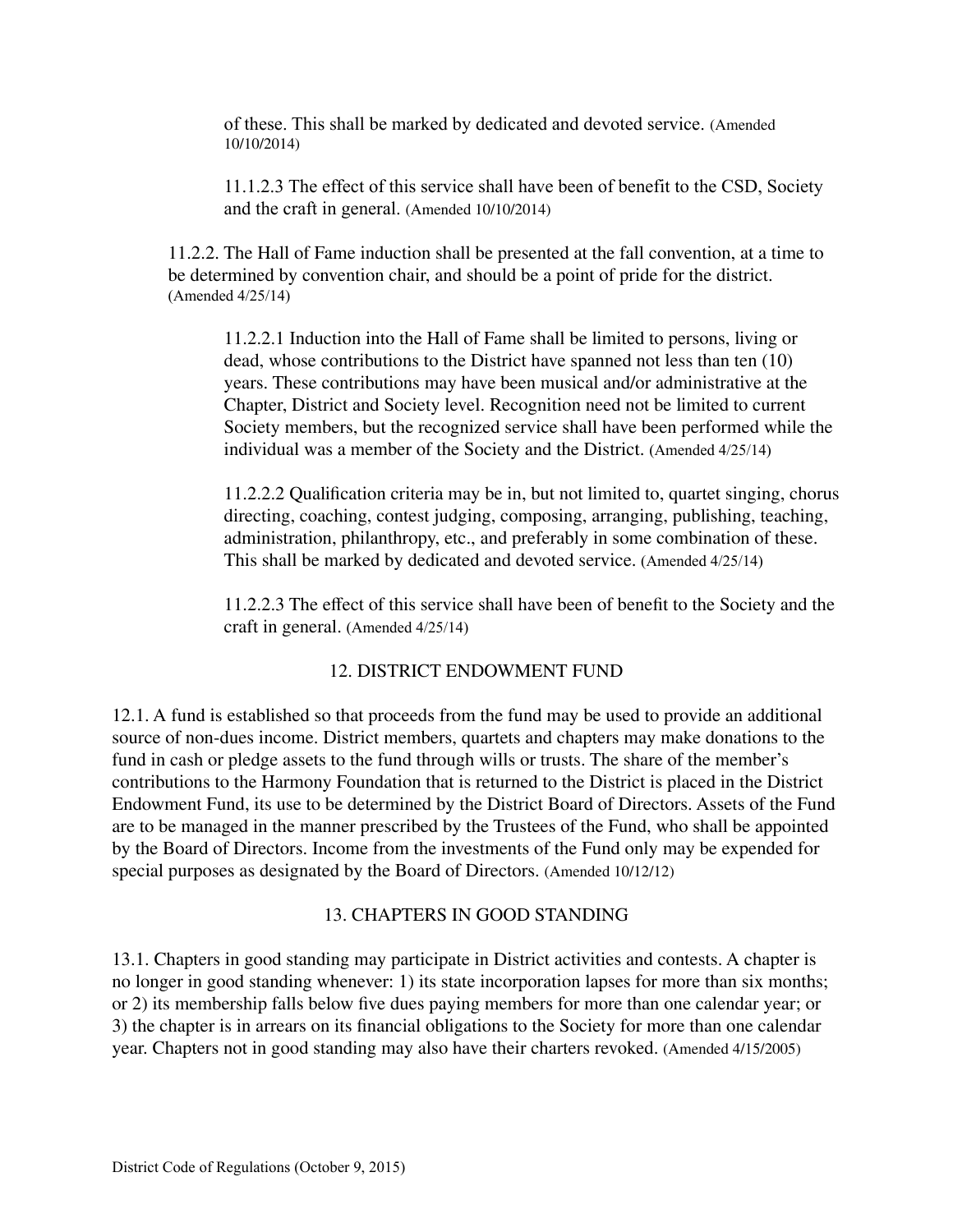#### 14. NAME BADGES AND LAPEL PINS

14.1. The district secretary shall cause a Society name badge to be made for each officer upon their election to the Board of Directors. Badges shall designate the officers' official positions.

14.2. The district secretary shall obtain appropriate Society lapel pins for each officer. Such pins shall be considered to be traveling lapel pins and shall be presented to each succeeding officer by the officer's predecessor.

14.3. The secretary shall obtain a Past District President lapel pin to be presented to the District Immediate Past President upon retirement from office. The Immediate Past District President lapel pin shall be presented to the successor.

14.4. The district secretary shall cause an appropriate Society name badge to be made which will designate the recipient of the Hall of Fame award.

#### 15. DISTRICT BOARD OF DIRECTORS AND COMMITTEE MEETINGS

15.1 Members will be considered present at a scheduled meeting if they maintain a phone, video conference, e-mail, or internet connection to the meeting and can read, see, or hear, and can respond to all of the proceedings. (Amended 10/08/04)

15.2 The members present at a duly called and held meeting at which a quorum is initially present may continue to do business notwithstanding the loss of a quorum at the meeting due to a withdrawal of members from the meeting provided that any action taken after the loss of a quorum must be approved by at least a majority of the members required to constitute a quorum. (Amended 10/08/04)

### Amendments and Revisions To Code

Revisions: Approved by House of Delegates, October 9, 2015.

References to "Events and Financial Review Vice President" were changed to "Events Vice President." Articles 7.2, 7.2.1, 7.2.2, 7.2.3, 7.2.7.1.

Revisions: Approved by House of Delegates, October 10, 2014.

5.2.1. Barbershopper of the Year Committee. The recipients in the three most recent years of the BOTY award shall constitute the committee, chaired by the most recent recipient, to select the recipient for the year preceding the year the award is given. The award is to be presented at the spring convention.

Replaced.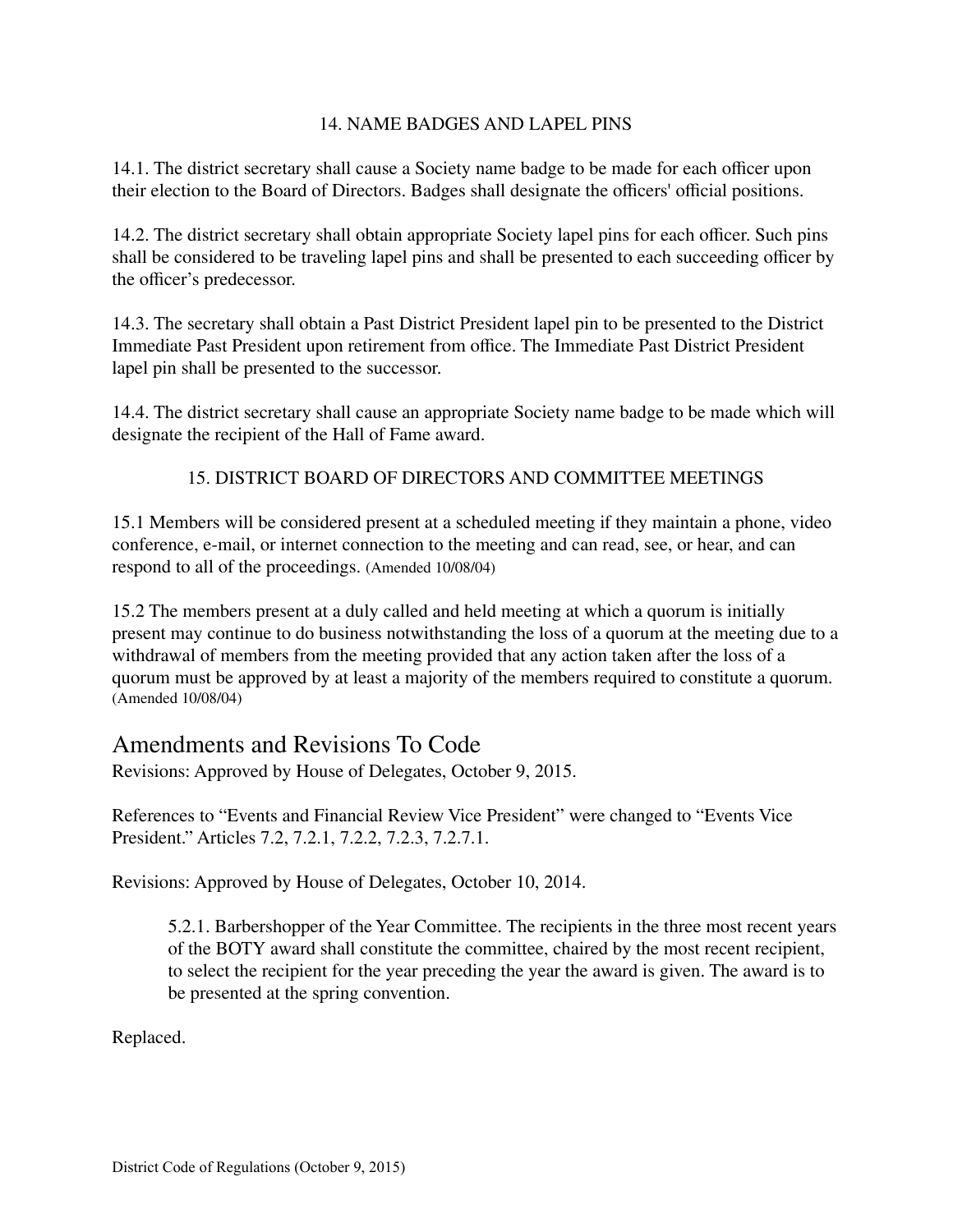11.2.1. The Barbershopper of the Year award will be presented at the spring convention.

11.2.1.1. Eligibility. All members of the District in good standing are eligible for consideration. The award signifies the recipient has many accomplishments above and beyond the expectations of their official roles in the District culminating in the year for which the award is given.

Replaced.

Revisions: Approved by House of Delegates, April 25, 2014.

5.2.2 Hall of Fame Committee. The President shall appoint not more than five of the recent living inductees into the Hall of Fame to the committee, to be chaired by one of the appointees selected by the committee. The purpose of the Hall of Fame is to give recognition to those men who have made exceptional, longstanding, unselfish, dedicated, and devoted contributions to the district.

11.2.2 The Hall of Fame induction shall be presented at the fall convention, at a time to be determined by convention chair, and should be a point of pride for the district.

11.2.2.1 Induction into the Hall of Fame shall be limited to persons, living or dead, whose contributions to the District have spanned not less than ten (10) years. These contributions may have been musical and/or administrative at the Chapter, District and Society level. Recognition need not be limited to current Society members, but the recognized service shall have been performed while the individual was a member of the Society and the District.

11.2.2.2 Qualification criteria may be in, but not limited to, quartet singing, chorus directing, coaching, contest judging, composing, arranging, publishing, teaching, administration, philanthropy, etc., and preferably in some combination of these. This shall be marked by dedicated and devoted service.

11.2.2.3 The effect of this service shall have been of benefit to the Society and the craft in general.

Replacing 5.2.1 and 11.2.1:

Revisions: Approved by Presidents Council, October 2, 2012

1.1 and 1.2 Updated to current dues.

Former Section 5.2 eliminated. Subsequent sections renumbered.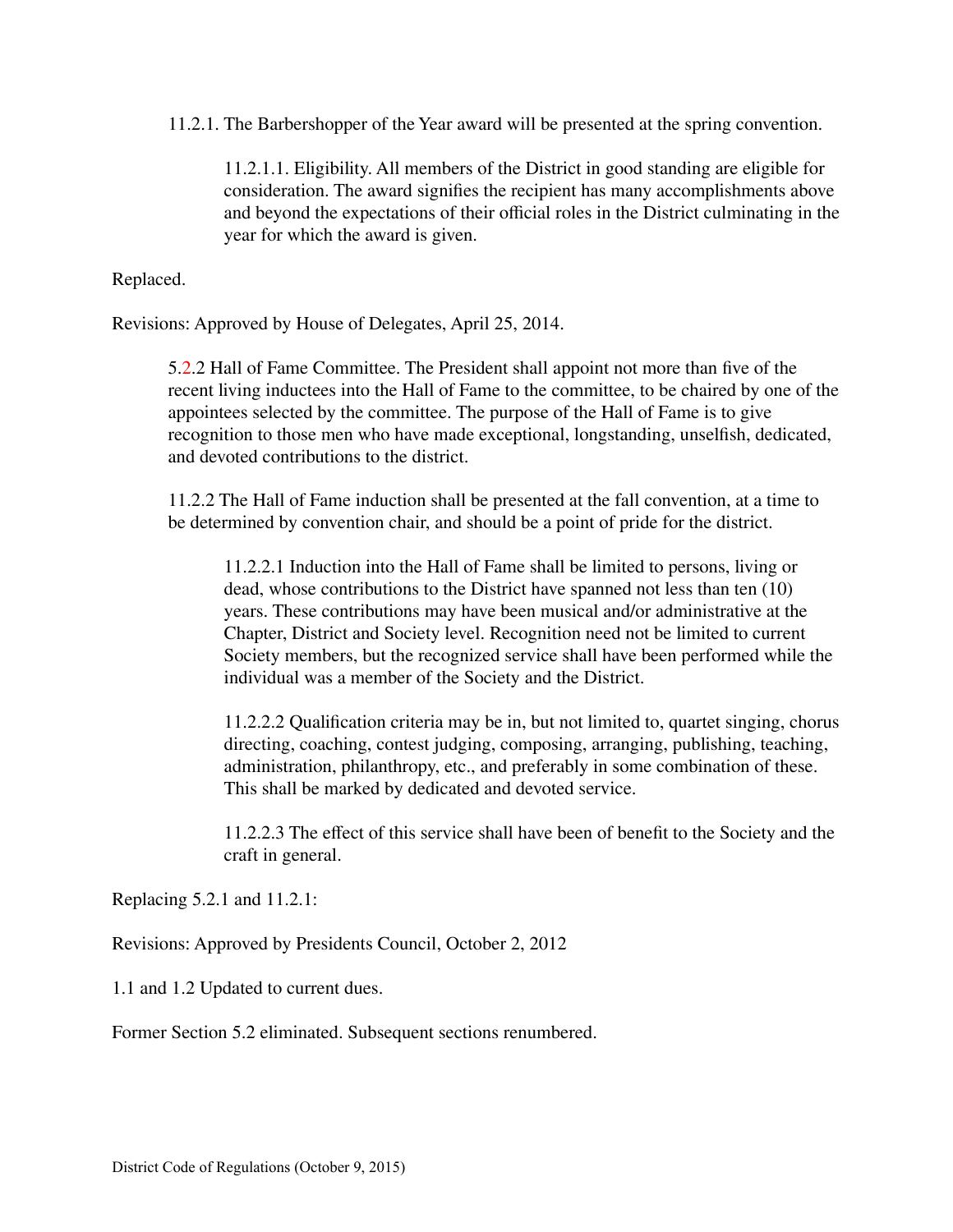5.3.2 renumbered as 5.2.2. Three most recent recipients were replaced with "Any three past recipients." Term of service, "appointed by the District President, for a term of two years and not more than two terms." added.

5.5.3 renumbered as 5.4. 3. Disbursements from the C&Q Travel Fund. Replaced with "The Board of Directors shall annually establish a budget for support of competing choruses and quartets attending International, not to exceed \$3000 per chorus and \$1000 per quartet, to be approved by House of Delegates."

6.4.5 Vouchers and Receipts. "Electronic transmission of vouchers and receipts may be used to substantiate lodging, travel, telephone, postage and miscellaneous expenses." wording added.

6.4.7 COTS replaced with Leadership Academy and Leadership Academies.

6.4.8. Administrators replaced with Vice Presidents.

6.4.9. Word "will" replaced with "may".

7.2. "Development Program Administrator" was changed to "District Events and Financial Revenue Vice President" throughout.

7.2.1. The phrase "Team will carry out the functions of operating the conventions using the policy guidelines established by the District Events and Financial Revenue Vice President." was added.

7.2.7.2 "Competition/Contest Administrator" changed to "Contest and Judging Vice President."

8.1.1.2. District Plateaus A and B Chorus Contests

9.2. "Communications and Public Relations Program Administrator" replaced with "Marketing and Public Relations Vice President".

9.3. The word "main" corrected to "mail".

9.4 The phrase "who may be the Chapter Secretary" was added.

10.5 "the Facebook coordinator" and "on Facebook" were added.

12.1 "The share of the member's contributions to the Harmony Foundation that is returned to the District is placed in the District Endowment Fund its use to be determined by the District Board of Directors" was inserted.

Revisions: Approved by Presidents Council, October 8, 2010